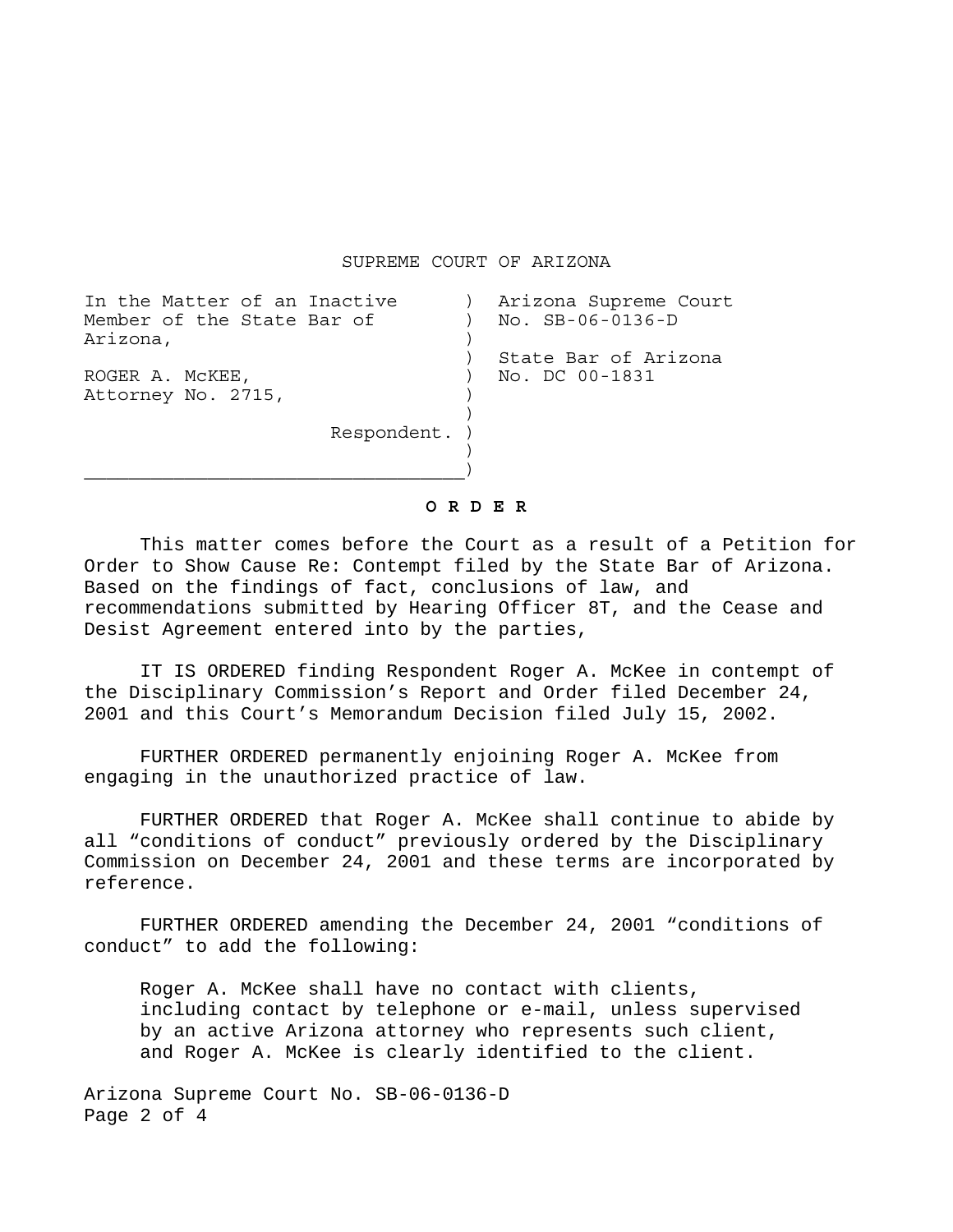FURTHER ORDERED permanently enjoining Roger A. McKee from engaging in those activities which constitute the practice of law, unless properly licensed or certified, including but not limited to:

## Document Preparation

- 1. Preparing any document in any medium intended to affect or secure legal rights for a specific person or entity, unless supervised by an active Arizona attorney;
- 2. Preparing any document through any medium for filing in any court, administrative agency, or tribunal for a specific person or entity, unless supervised by an active Arizona attorney;

## Advertising

- 3. Using or permitting or encouraging the use of the designations "lawyer," "attorney at law," "counselor at law," "law," "law office," "J.D.," "Esq.," or other equivalent words, initials, or designations, by any person or entity who is not authorized to practice law in this state pursuant to Rule 31 paragraphs (b) or (c) or specially admitted to practice pursuant to Rule 33(d), the use of which is reasonably likely to induce others to believe that the person or entity is authorized to engage in the practice of law in this state;
- 4. Using the terms "legal assistants," "legal document assistants," "legal document preparers," "paralegals," or phrases of similar import, unless meeting the qualifications of such designation under Rule 31(a)(C), Ariz.R.S.Ct.
- 5. Advertising in any way that represents Roger A. McKee is a provider of "legal services";

## Legal Advice/Opinions

6. Preparing or expressing legal opinions, except when given solely and directly to an active Arizona attorney employing him as a paralegal;

Arizona Supreme Court No. SB-06-0136-D Page 3 of 4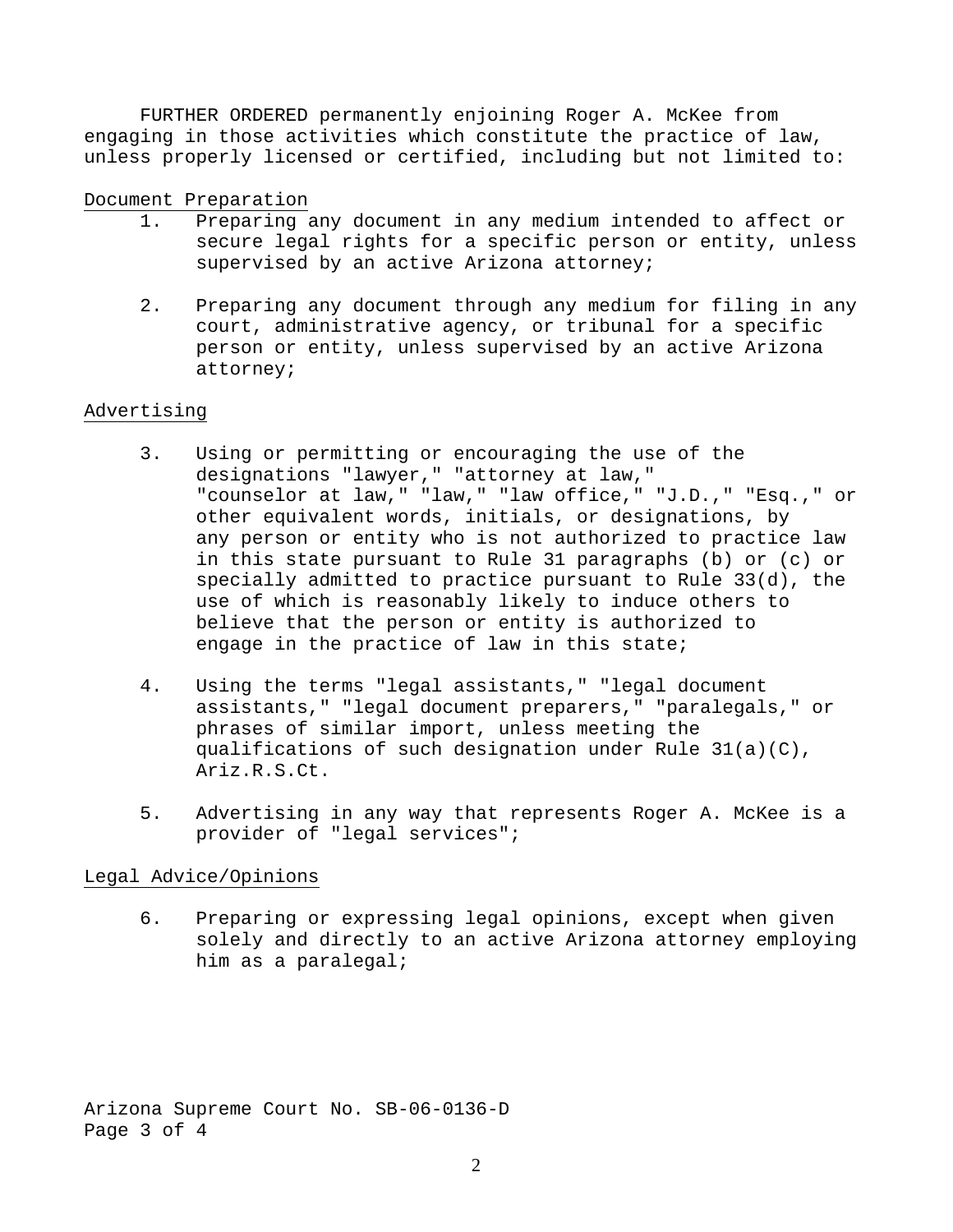7. Providing oral or written legal or guidance, including, without limitation, providing advice or explanations regarding laws, rules, regulations and practices affecting the legal rights of consumers under such laws, regulations and practices, or otherwise providing guidance to consumers about the logistics of proceeding with or without the advice or assistance of a lawyer;

## Representation

- 8. Representing another in a judicial, quasi-judicial, or administrative proceeding, or other formal dispute resolution process such as arbitration or mediation;
- 9. Representing a corporation or other legal entity in any judicial, quasi-judicial or administrative proceeding;
- 10. Engaging in the practice of law through the use of a power of attorney or by representation of consumers by assignment;
- 11. Negotiating legal rights or responsibilities for any specific person or entity.

FURTHER ORDERED that Roger A. McKee shall:

A. Notify existing customers, clients, opposing counsel, and opposing parties, if not represented by counsel, of such sanctions;

B. Return to all customers in pending matters any documents or other property to which the customers are entitled, including their files; and

C. Cease use of any reference to titles or descriptions prohibited in this Order on all advertising, business cards, and letterhead.

FURTHER ORDERED that Roger A. McKee shall provide proof to the Disciplinary Clerk of his initial compliance with this Order and the "conditions of conduct" as previously ordered within thirty (30) days of the entry of this Order, for assignment by the Disciplinary Clerk to a Hearing Officer for such proceedings as are necessary to determine compliance. Failure to comply with this Order may result in Roger McKee being found in civil or criminal contempt.

FURTHER ORDERED that there will be no costs or expenses assessed as a result of these proceedings.

Arizona Supreme Court No. SB-06-0136-D Page 4 of 4